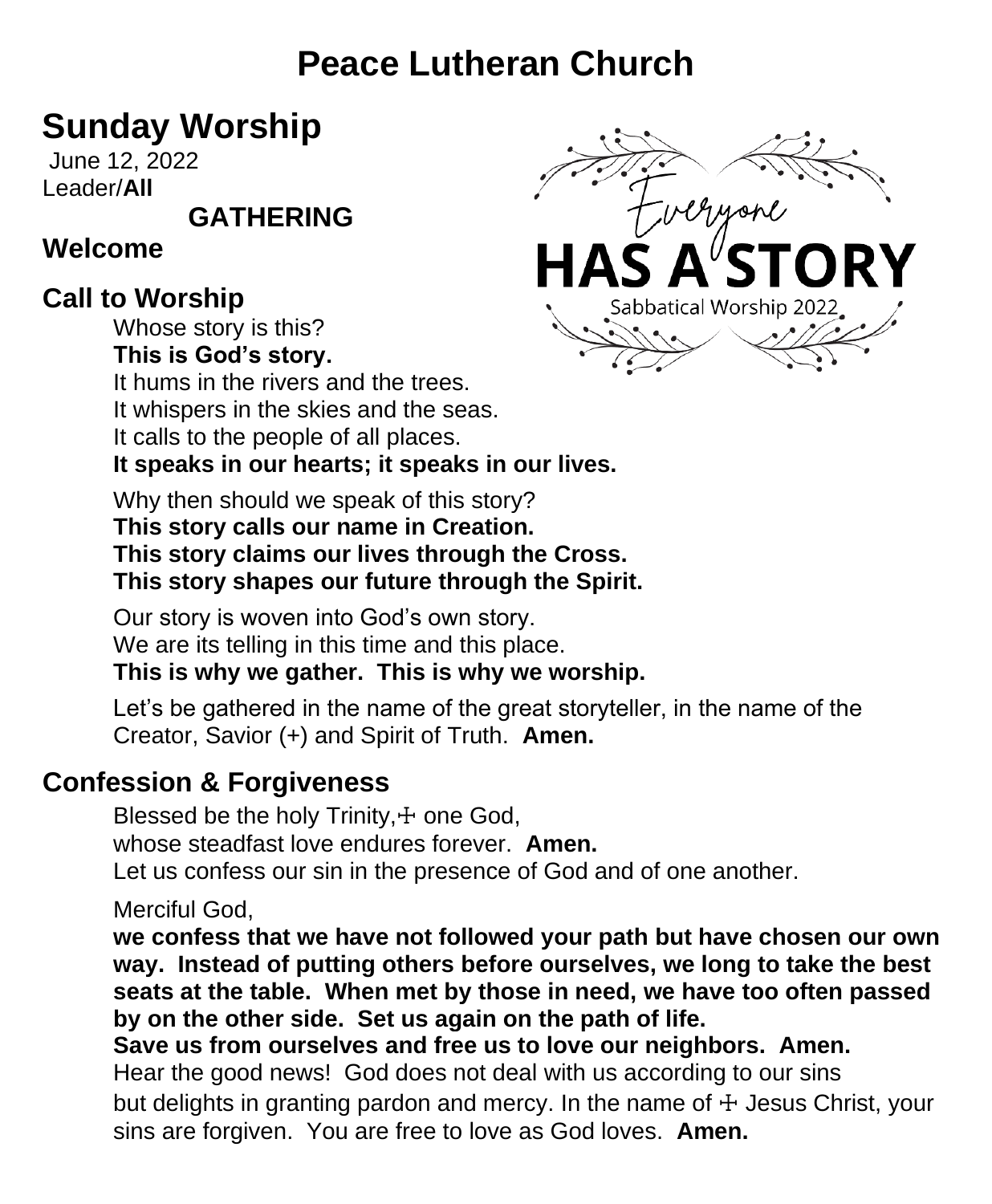#### **Peace**

The peace of the Lord be with you always. **And also with you.**

# **Gathering Hymn – ELW #414 Holy God, We Praise Your Name**

# **Greeting**

The grace of our Lord Jesus Christ, the love of God, and the communion of the Holy Spirit be with you all. **And also with you.** 

# **Kyrie - ELW page 203**

# **Hymn of Praise - Glory be to God – ELW page 204**

# **Prayer of the Day**

Almighty Creator and ever-living God: **we worship your glory, eternal Threein-One, and we praise your power, majestic One-in-Three. Keep us steadfast in this faith, defend us in all adversity, and bring us at last into your presence, where you live in endless joy and love, Father, Son, and Holy Spirit, one God, now and forever. Amen.**

## **WORD**

**Readings –Romans 5:1-5 (see insert)**

**Gospel Acclamation – Alleluia Lord and Savior – ELW page 205**

**Gospel: John 16:12-15 (see insert)**

**Sermon – Pr. Liedtke**

**Hymn of the Day- ELW #413 Holy, Holy, Holy Lord God Almighty!**

**Apostles' Creed – page 105**

#### **Prayers of Intercession**

United in Christ and guided by the Spirit, we pray for the church, the creation, and all in need.

*A brief silence.*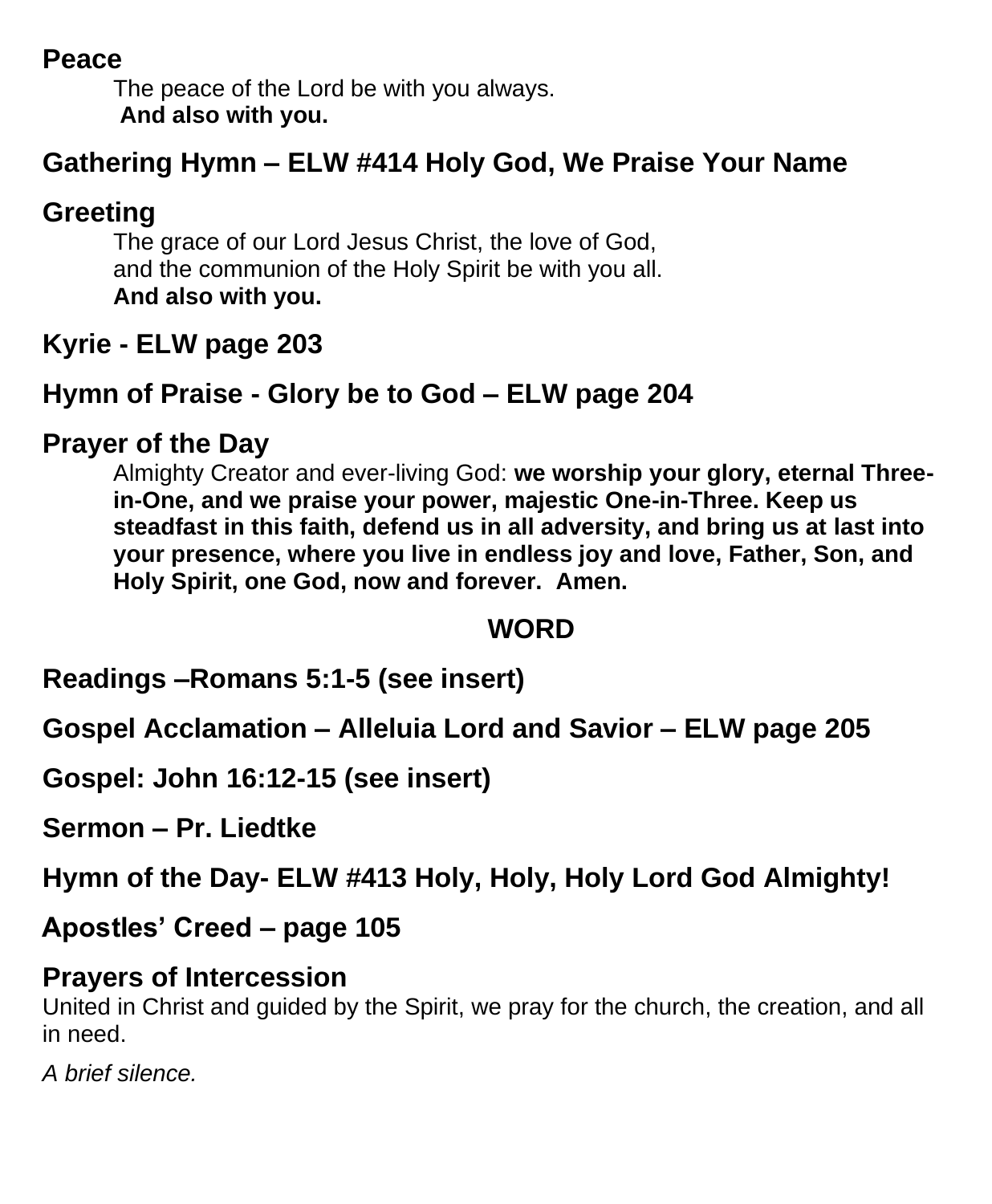One God, giver of life, you established peace through your Son and gave your church the hope of sharing in your glory. Enliven us by your Spirit to speak and act in love for the sake of the world. God of grace, **hear our prayer.**

Creator of all, you rejoice in creation and have given humankind responsibility for the works of your hands. Instill in everyone your Spirit of care for the earth, especially in areas threatened by ecological devastation. God of grace, **hear our prayer.**

Loving Redeemer, you delight in the human race. Move the hearts of world leaders to seek wisdom, speak truth, and care for all endangered by poverty, prejudice, or violence. Further the work of international collaboration and peacemaking. God of grace, **hear our prayer.**

Abiding Comforter, you call out to all who live. Restore severed relationships and protect children who lack trustworthy caregivers. Grant hope to those who are experiencing fear, pain, or grief. We especially pray for… God of grace, **hear our prayer.**

God of every time and place, in Jesus' name and filled with your Holy Spirit, we entrust these spoken prayers and those in our hearts into your holy keeping. **Amen.**

#### **MEAL**

#### **Offering**

*Members are encouraged to help support the mission and ministry of Peace. If you are visiting Peace, please be our guests. Your presence is a gift to our community.*

## **Offering Prayer**

God of abundance: **you have set before us a plentiful harvest. As we feast on your goodness, strengthen us to labor in your field, and equip us to bear fruit for the good of all, in the name of Jesus. Amen.**

## **Great Thanksgiving**

The Lord be with you**. And also with you.** Lift up your hearts. **We lift them to the Lord.** Let us give thanks to the Lord our God. **It is right to give our thanks and praise.**

## **Words of Institution**

**Lord's Prayer – page 154**